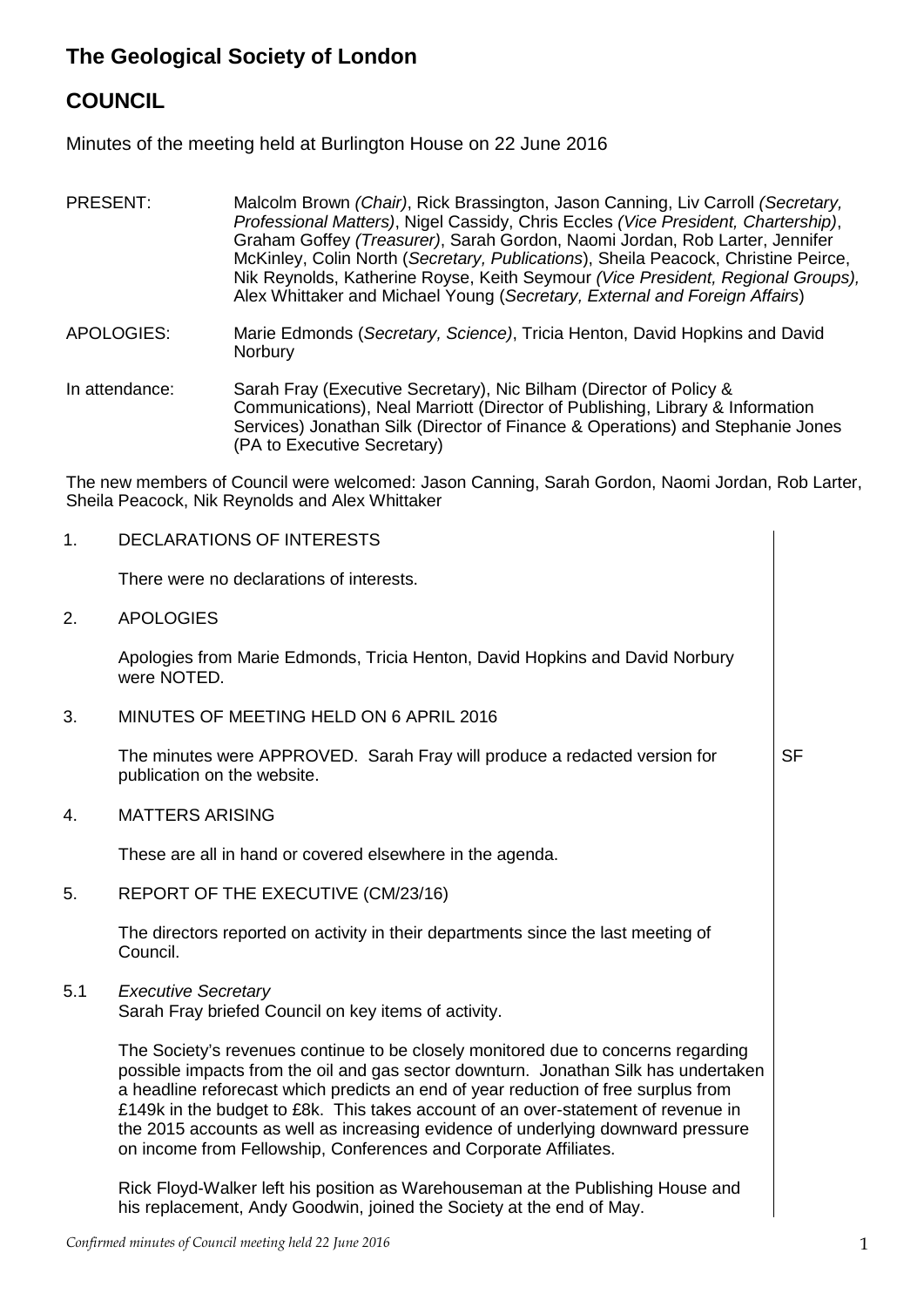|     | Sarah Fray reported to Council on the Arbitration concerning the Burlington House<br>lease. In view of the risks outlined in the report, Council asked for the Risk Register<br>to be updated and brought to them.                                                                                                                                                                                                                                                                                                                                                                                                                                    | <b>JZS</b> |
|-----|-------------------------------------------------------------------------------------------------------------------------------------------------------------------------------------------------------------------------------------------------------------------------------------------------------------------------------------------------------------------------------------------------------------------------------------------------------------------------------------------------------------------------------------------------------------------------------------------------------------------------------------------------------|------------|
|     | Principal activities prior to the next Council meeting will be:- resolution of the Fellows<br>Room issue; further development of the 10-year Strategy; and the commencement of<br>a full review of staff remuneration, retention and incentivisation.                                                                                                                                                                                                                                                                                                                                                                                                 |            |
| 5.2 | Director of Finance & Operations<br>In addition to the regular cycle of work (monthly reporting and preparation for next<br>year's budget-round) Jonathan Silk said further progress had been made on the<br>CRM(Customer Relationship Management)/Finance System Project leading to the<br>selection of suppliers and systems.                                                                                                                                                                                                                                                                                                                       |            |
|     | There were several matters that required the approval of Council:-                                                                                                                                                                                                                                                                                                                                                                                                                                                                                                                                                                                    |            |
|     | Overdraft facility of £250k:- the Bye-laws state that the Society cannot borrow money<br>without the unanimous approval of Council. It has therefore become customary to<br>ask each new Council for permission to seek an overdraft facility, should the need<br>arise over the summer months when income is low. An overdraft facility avoids<br>having to realise investments should the market be unfavourable.                                                                                                                                                                                                                                   |            |
|     | All members of Council present AGREED that the Treasurer could seek an overdraft<br>of up to £250k should the need arise and it was noted that if the facility is taken up<br>the Treasurer will write advising Council. Those members of Council not present will<br>also be asked to give approval. (Post meeting note: those members of Council not<br>present in person at the meeting gave their approval.)                                                                                                                                                                                                                                      | SJ         |
|     | Bank mandate:- the present level of authorisation on the Society's bank mandate is<br>two members of staff where the payment is less than £40k. The members of staff<br>authorised to sign cheques are Jonathan Silk, Nic Bilham, Orane Lewis, Mike Harris<br>(Accountant), Ted Nield, Mohammed Jahangir (Fellowship Services Manager) and<br>Georgina Worrall (Conference Manager). Edmund Nickless is also still listed as a<br>signatory. Payments over £40k require the signature of a trustee and any other<br>cheque signatory, be they a member of staff or trustee. David Manning, Liv Carroll<br>and Graham Goffey are currently authorised. |            |
|     | Council AGREED to remove Edmund Nickless, Ted Nield, Mohammed Jahangir,<br>Georgina Worrall and David Manning and add Malcolm Brown, Sarah Gordon (who<br>answered the call for volunteers) and Sarah Fray. Jonathan Silk confirmed that the<br>bank carries out DBS (Disclosure & Barring Service) checks.                                                                                                                                                                                                                                                                                                                                           | <b>JZS</b> |
|     | Investment management mandate:- The Society's investment managers are UBS.                                                                                                                                                                                                                                                                                                                                                                                                                                                                                                                                                                            |            |
|     | Council APPROVED the resolution to                                                                                                                                                                                                                                                                                                                                                                                                                                                                                                                                                                                                                    | <b>JZS</b> |
|     | ADD Sarah Fray to the Geological Society's mandate with UBS AG, 1 Finsbury<br>a.<br>Avenue, London EC2M 2AN, as an authorized signatory to the account and<br>able to request information on the account;                                                                                                                                                                                                                                                                                                                                                                                                                                             |            |
|     | REMOVE Edmund Nickless from the mandate.<br>b.                                                                                                                                                                                                                                                                                                                                                                                                                                                                                                                                                                                                        |            |
|     | Delegation of authority to the Finance & Planning Committee (FPC) for the selection<br>of new Investment Managers:- Council AGREED to delegate authority to FPC for the<br>selection of new Investment Managers subject to the Investment Committee<br>undertaking a tendering exercise and making a recommendation to FPC in<br>November; and subject to the proposed new management charge not exceeding the<br>current level of £25k by more than £5k.                                                                                                                                                                                             | <b>JZS</b> |
|     |                                                                                                                                                                                                                                                                                                                                                                                                                                                                                                                                                                                                                                                       |            |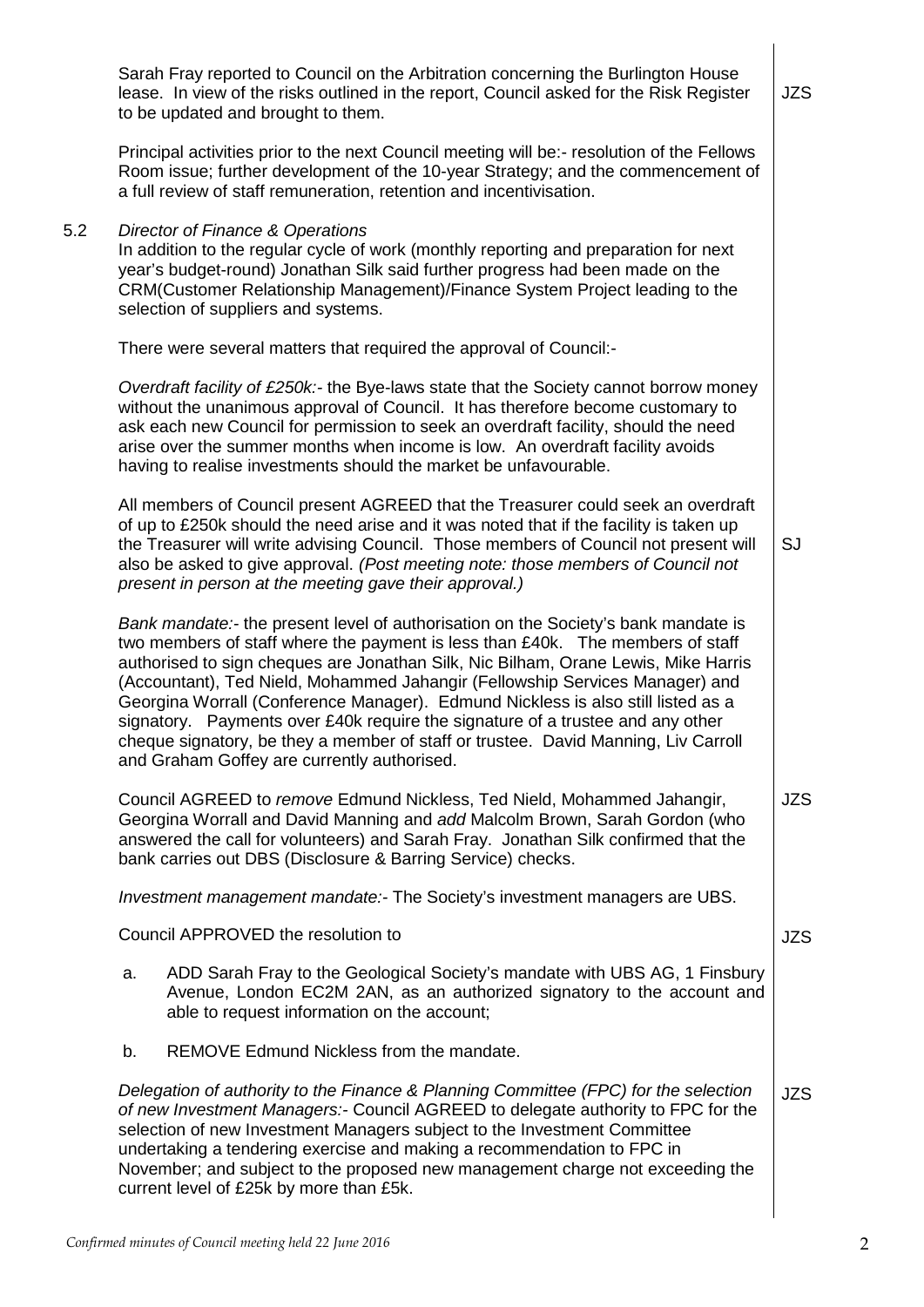The management accounts for April 2016 showed a positive variance of £196k compared to £16k for the previous month largely due to the accrued rental payment for Burlington House and additional Publishing House income. The forecast for the year-end predicts a surplus before movements to/from reserves of £53k which after taking into account planned reserved movements is reduced to £8k.

The 2017 budget-setting process will commence in July and will be very similar to that of previous years although this year the timetable has been contracted. The budget will be submitted to Council for approval in November.

*CRM/Finance system replacement*:- members of the previous year's Council received a request to approve Felinesoft (for the MS Dynamix CRM system) and Codis (for the upgraded Sage Financials system) as the project suppliers. Twenty-two members of Council responded positively – the  $23<sup>rd</sup>$  person was not available – so the proposal was APPROVED. Regular progress reports will be made to FPC and Council.

It is a requirement that the trustees as a matter of routine should take reasonable steps to assess and mitigate any risks to the charity's activities or beneficiaries and to confirm that any serious incidents have been reported as part of the annual return. Serious incidents include loss of funds, significant sums of money or other property donated from an unknown or unverified source and unlawful activity by a member of staff or trustee. Jonathan Silk said that there were no serious incidents to report since the last meeting of Council.

Principal activities prior to the next Council meeting will be:- initiate 2017 Budget process and bring progress report to FPC and September Council; complete review of Society funds and reserves policy; undertake planning and initial 'discovery' stages of the CRM/Finance System Project; and undertake Investment Management tendering process.

#### 5.3 *Director of Policy & Communications*

Nic Bilham said there is an annual engagement with the Specialist Group which was held on 25 May. This was a very useful meeting during which they were consulted on the 10-year strategy. It was evident that many are actively engaged with the themed years, and they are increasingly involved in education and outreach activities.

Year of Water conferences, London Lectures and other activities are progressing well. 2017 will be the Year of Risk and the Science Committee will soon discuss ideas for the theme for 2018 which may be around resources. Nic Bilham will be pleased to take suggestions from Council.

A conference was held in Cardiff in March on contaminated land and was used to test the viability of a new Specialist Group. The Science Committee received a proposal in light of this event and is strongly supportive. Council AGREED to establish a new Contaminated Land Specialist Group.

Council NOTED the list of Society's representation on outside bodies which was reviewed by the External Relations Committee at their meeting in May. Correction: Neal Marriott is the representative on the GSW Advisory Council, not Sarah Fray. Representatives are expected to report to their identified committee at least annually.

The Society responded to the following consultations and inquiries: Northern Ireland Department of Environment: permitted development rights for mineral extraction; and input to IUGS Resourcing Future Generations response to Church of England consultation on ethics and the extractive industries. Over 1000 people responded to the Society's survey on the expected impact of the outcome of the EU Referendum on geoscience. Most respondents thought that leaving the EU would have a negative impact on their area of work and on geoscience research, national capability, industrial application and innovation. The results were published in a press release and blog.

NB

NB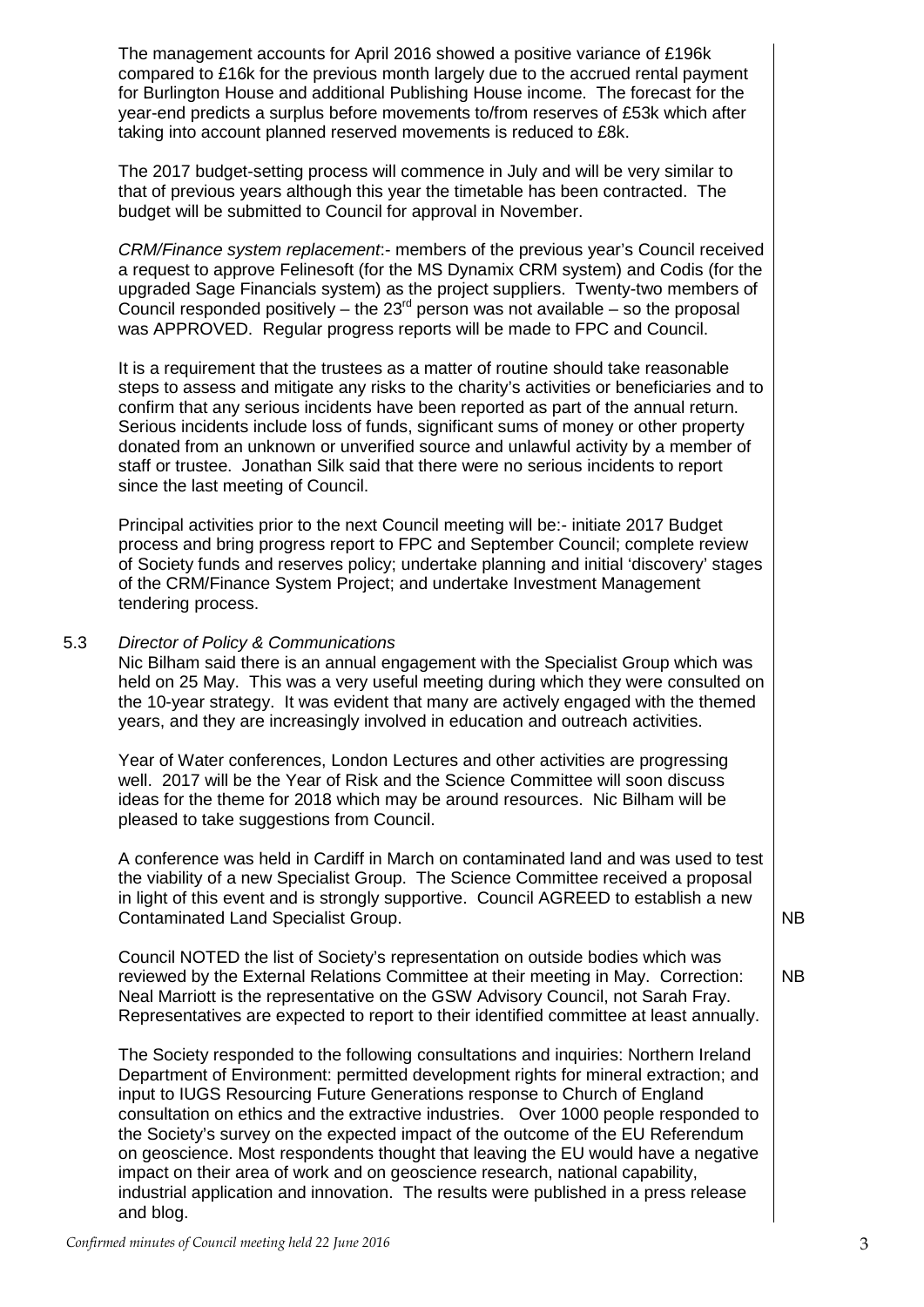Preparations continue for attendance at the 35<sup>th</sup> IGC, including the IUGS Council meeting, in Cape Town in August. The UK delegation comprises Michael Young, Sarah Fray and Nic Bilham. Edmund Nickless is also attending. Michael Young, Sarah Fray and Nic Bilham attended the EGU meeting in Vienna. Nic Bilham was involved in convening two sessions, including a joint GSL/GSA sponsored session.

Council NOTED progress on Diversity, Equality & Inclusion which Nic Bilham is taking forward with Tricia Henton and George Jameson.

The IT team continued to work hard to reinstate services affected by the suspension of MyGSL on the website. A partial reinstatement of the MyGSL login function to restore bookshop discount for Fellows and other Society members and access to Geofacets Millennium Edition is expected to go live within a few days.

Principal activities prior to the next Council meeting:- continued development of the 10-year strategy; planning for the Year of Risk (2017); planning for a GSL/UGUK/BGS/NERC workshop on future priorities for geoscience research; and planning for GSL activities at the IGC in August/September.

5.4 *Director of Publishing, Library & Information Services* Neal Marriott said work and progress on priority issues are underway and in hand at both the Publishing House and the Library.

There were a number of key items in his report but in particular Neal Marriott highlighted:-

The development of the upgraded Lyell Collection platform has commenced and launch is anticipated in January 2017. The equivalent upgrade for GeoScienceWorld was launched in April.

The production team are looking at the Society's options for a move from litho to digital printing, as improvements in press quality are taking significant leaps forward. The move will enable to Society to revisit its author colour charging policies, in line with its competitors.

Trade subscription renewals, the key source of publishing revenue, are progressing well. Although there will not be a clear view of whole-year performance for another couple of months the top ten subscribers have all renewed. Sales have recently been made in India and Saudi Arabia, and trials are ongoing in Abu Dhabi and Jordan.

The Society is very fortunate to be the recipient of the Dan McKenzie Plate Tectonics Archive and good progress is being made on digitisation and website pages. There will be a conference in 2018.

Principal activities prior to the next Council meeting are:- plan for 2017 Budget; progress Plate Tectonics Archive website; upgrade Library OPAC and plan for decommissioning of C2 (previous Library catalogue system; review options for decreasing time from article submission to publication; and review options for a new approach to corporate sales in North America.

#### 6. PRESIDENT'S BUSINESS

### 6.1 *Committees, Panels and Boards (CM/24/16)*

*Membership of Standing Committees:-* Colin North said it is important that the chairs of the standing committees have the opportunity to review the membership of their committee to ensure the right balance. Under Regulation (R/G/7) it is permissible to appoint Fellows who are not members of Council to Standing Committees. He was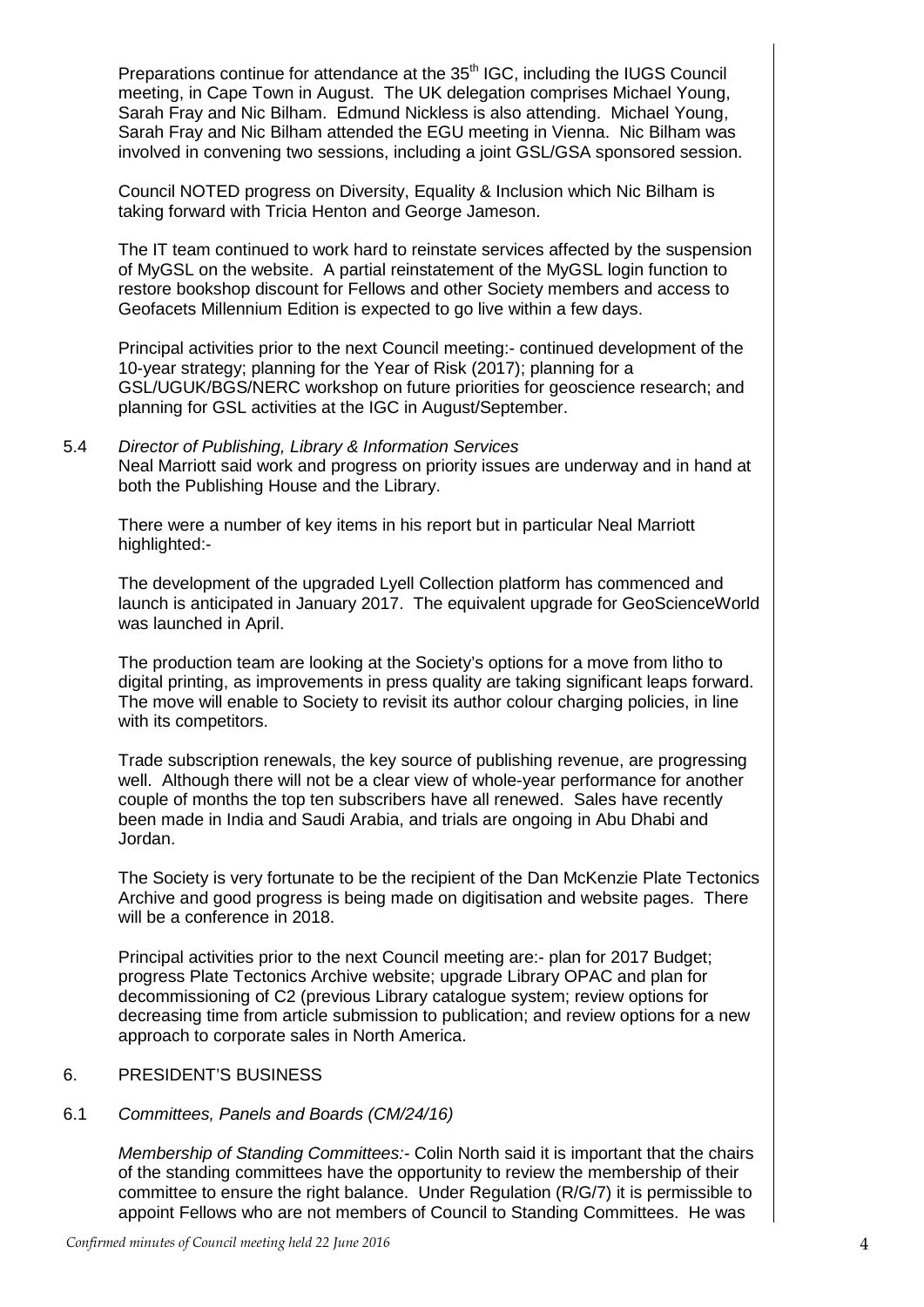|     | pleased to report that Angela Coe is prepared to remain on the Publications &<br>Information Committee. There is no process for replacing committee members who<br>leave mid term and Colin North suggested that the President should have the<br>authority to appoint new members. Graham Goffey said the Regulation is not clear in<br>all aspects, such as what constitutes a quorum.                                                                                                                                                                                                                                                                                                                                                                                                                                                                                                                                                                                                                                                                      | SJ        |
|-----|---------------------------------------------------------------------------------------------------------------------------------------------------------------------------------------------------------------------------------------------------------------------------------------------------------------------------------------------------------------------------------------------------------------------------------------------------------------------------------------------------------------------------------------------------------------------------------------------------------------------------------------------------------------------------------------------------------------------------------------------------------------------------------------------------------------------------------------------------------------------------------------------------------------------------------------------------------------------------------------------------------------------------------------------------------------|-----------|
|     | Sarah Fray will look at the process for appointing new members and will also review<br>the Regulation.                                                                                                                                                                                                                                                                                                                                                                                                                                                                                                                                                                                                                                                                                                                                                                                                                                                                                                                                                        | <b>SF</b> |
|     | Council APPROVED the membership of the Standing Committees.                                                                                                                                                                                                                                                                                                                                                                                                                                                                                                                                                                                                                                                                                                                                                                                                                                                                                                                                                                                                   |           |
|     | Council NOTED the known meeting dates for Council and other committees for<br>2016/17, the standing list of principal items brought to each Council meeting and the<br>expenses policy, particularly the request to make best use of discounted fares.                                                                                                                                                                                                                                                                                                                                                                                                                                                                                                                                                                                                                                                                                                                                                                                                        |           |
| 6.2 | Standing List under Regulations R/FP/5 and R/FP/6<br>Under Regulation R/FP/5 (Appeals Procedures) and R/FP/6 (Disciplinary<br>Procedures) Council is obliged to maintain "a Standing List of at least 25 experienced<br>and longstanding Fellows who are not members of Council and who are able to act<br>on Panels established under these Procedures. At least two thirds of the List shall be<br>Chartered Geologists or Chartered Scientists. Fellows may resign from the List at<br>any time, and Council may appoint replacements at any time. The names on the List<br>will not be available to Fellows." Matters dealt with under these Regulations include<br>appeals relating to non-election as a Fellow, non-validation of a Fellow as a<br>Chartered Geologist, investigation and resolution of complaints brought by five or<br>more Fellows for removal of a Fellow on grounds of significant misinformation relating<br>to application for Fellowship or validation as a Chartered Geologist, and complaints<br>against the code of conduct. |           |
|     | Council AGREED the membership of the Standing List but requested that the names<br>are checked to see if they are still active and also have up to date CPD.                                                                                                                                                                                                                                                                                                                                                                                                                                                                                                                                                                                                                                                                                                                                                                                                                                                                                                  | SJ        |
| 6.3 | <b>Report of the Awards Committee</b><br>In November 2015 Council approved an amendment to the Regulation governing the<br>Society's Awards. At that time Rick Brassington informed Council he believed the<br>description of the Aberconway Medal in the Regulation was not correct. During the<br>course of discussion Council requested that the history of the Funds and the<br>President's Award was researched to create an opportunity for reflection on<br>broadening the individual descriptions for some/all of the Funds and the President's<br>Award so that they better reflect the modern geosciences landscape. The Awards<br>Committee discussed this at their meeting in May and suggested that a panel,<br>chaired by Marie Edmonds, is brought together to work on behalf of the Awards<br>Committee to reflect on the history of each of the Awards and Funds and produce<br>more coherent criteria for Council's ratification. Council was content with this course<br>of action.                                                        | SJ        |
| 6.4 | <b>Fellows Room</b><br>Malcolm Brown said that during April and May 2016, discussions took place with<br>Officers regarding a proposal for the Society to allow the Royal Academy to make<br>temporary use of the Fellows Room at Burlington House. Objections were raised at<br>the Annual General Meeting by several Fellows and a commitment was made to<br>pause and reflect on the feedback received. Bristows, the Society's lawyers, have<br>been consulted and consider that, provided it is appropriately structured with respect<br>to various clauses, the arrangement is permissible within the lease.                                                                                                                                                                                                                                                                                                                                                                                                                                            |           |
|     | Council discussed the matter at length. They agreed that there could have been                                                                                                                                                                                                                                                                                                                                                                                                                                                                                                                                                                                                                                                                                                                                                                                                                                                                                                                                                                                |           |

better communication and there are lessons to be learnt. In particular matters to do with the lease must come to Council.

Colin North reminded Council that two years ago the Publications & Information

6.3

6.4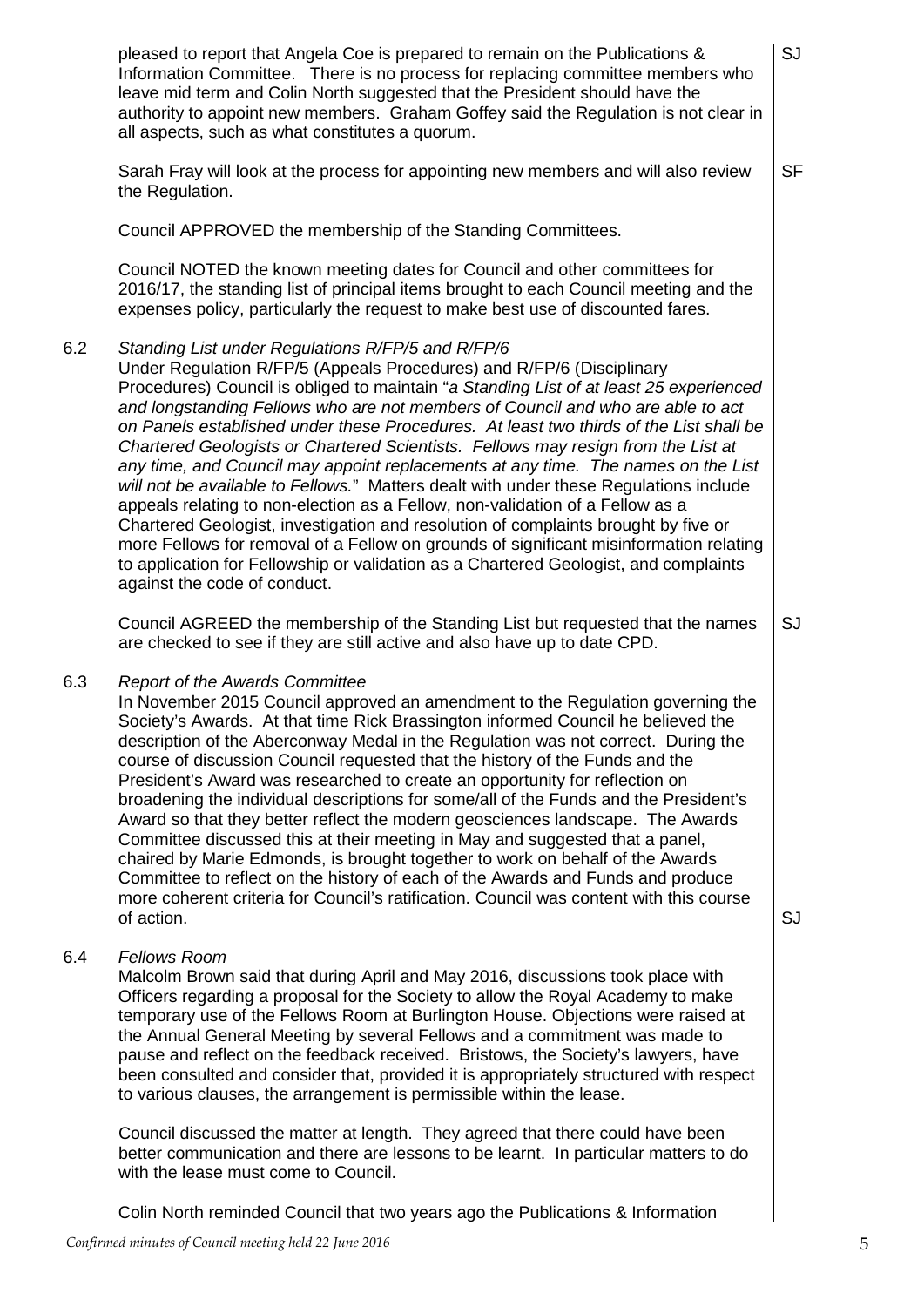|     | Committee were charged with undertaking a space review which went into<br>suspension because of the lease situation. He suggested that this review is re-<br>started and this was supported by Council. Keith Seymour suggested that this runs<br>in parallel with a review of the space and facilities for staff.                                                                                                                 |            |
|-----|------------------------------------------------------------------------------------------------------------------------------------------------------------------------------------------------------------------------------------------------------------------------------------------------------------------------------------------------------------------------------------------------------------------------------------|------------|
|     | Council AGREED in principle that the Fellows Room can be used by the Royal<br>Academy on an occasional basis. Malcolm Brown will circulate a proposal.                                                                                                                                                                                                                                                                             | <b>MB</b>  |
| 7.  | <b>HEALTH AND SAFETY (CM/26/16)</b>                                                                                                                                                                                                                                                                                                                                                                                                |            |
|     | Council NOTED that there was one reported incident at Burlington House when a<br>member of the contracted catering staff sustained an injury from a broken glass.<br>There were no incidents at the Publishing House since the last report to Council in<br>April.                                                                                                                                                                 |            |
| 8.  | REMOVAL OF FELLOWS FOR NON-PAYMENT OF THE 2016 FELLOWSHIP<br>SUBSCRIPTIONS (CM/27/16)                                                                                                                                                                                                                                                                                                                                              |            |
|     | Council AGREED to remove from Fellowship those Fellows who had not paid their<br>2016 subscription by 30 June 2016 unless they were in discussion about their<br>subscription with the Fellowship Office. It was noted that the attrition rate is similar to<br>previous years and the level of strike off is a worse case as some will have paid since<br>the list was produced and others will be in the process of paying.      | <b>JZS</b> |
|     | Council was asked to encourage as soon as possible those Fellows known to them to<br>pay their subscription and remain in Fellowship.                                                                                                                                                                                                                                                                                              | Council    |
|     | The Fellowship office will continue to make further strenuous efforts to secure late<br>payments with an additional focus on those 41 Fellows with Chartered status.                                                                                                                                                                                                                                                               |            |
| 9.  | STRATEGY 2017-2027 (CM/28/16)                                                                                                                                                                                                                                                                                                                                                                                                      |            |
|     | Nic Bilham said the Society's first 10-year strategy was prepared during 2006 and<br>launched at the start of the bicentenary year in 2007. Council has periodically<br>reviewed the strategy over the past decade and concluded that it remained fit for<br>purpose as a top-level statement of strategic aims. It has provided a framework for a<br>wide range of sectional strategies, business plans and implementation plans. |            |
|     | During 2016 Council and the Senior Leadership Team have been working on the<br>development of the Society's new 10-year strategy, and at the Specialist Groups<br>gathering on 25 May Nic Bilham set out current thinking and gathered useful<br>feedback. There will be full staff meetings at Burlington House and the Publishing<br>House in early July to update the staff and invite their input.                             |            |
|     | The paper detailed possible headline aims for the strategy, cross-cutting themes to<br>consider across these areas of activity and suggestions regarding the format of<br>strategy documents and supporting information. There are two key topics on which<br>further Council input was requested:-                                                                                                                                |            |
|     | i.<br>Setting of targets; and<br>ii.<br>How the Society should prioritise its widely ranging activities                                                                                                                                                                                                                                                                                                                            |            |
|     | It is intended to bring to September Council a strategy that is as fully developed as<br>possible but will be open for discussion.                                                                                                                                                                                                                                                                                                 |            |
|     | Council members were ASKED to write to Nic Bilham within the next four – six weeks<br>with any suggestions but particularly around the key topics set out at paragraph 6 and<br>impacts.                                                                                                                                                                                                                                           | Council    |
| 10. | <b>CHARTERSHIP COMMITTEE MATTERS</b>                                                                                                                                                                                                                                                                                                                                                                                               |            |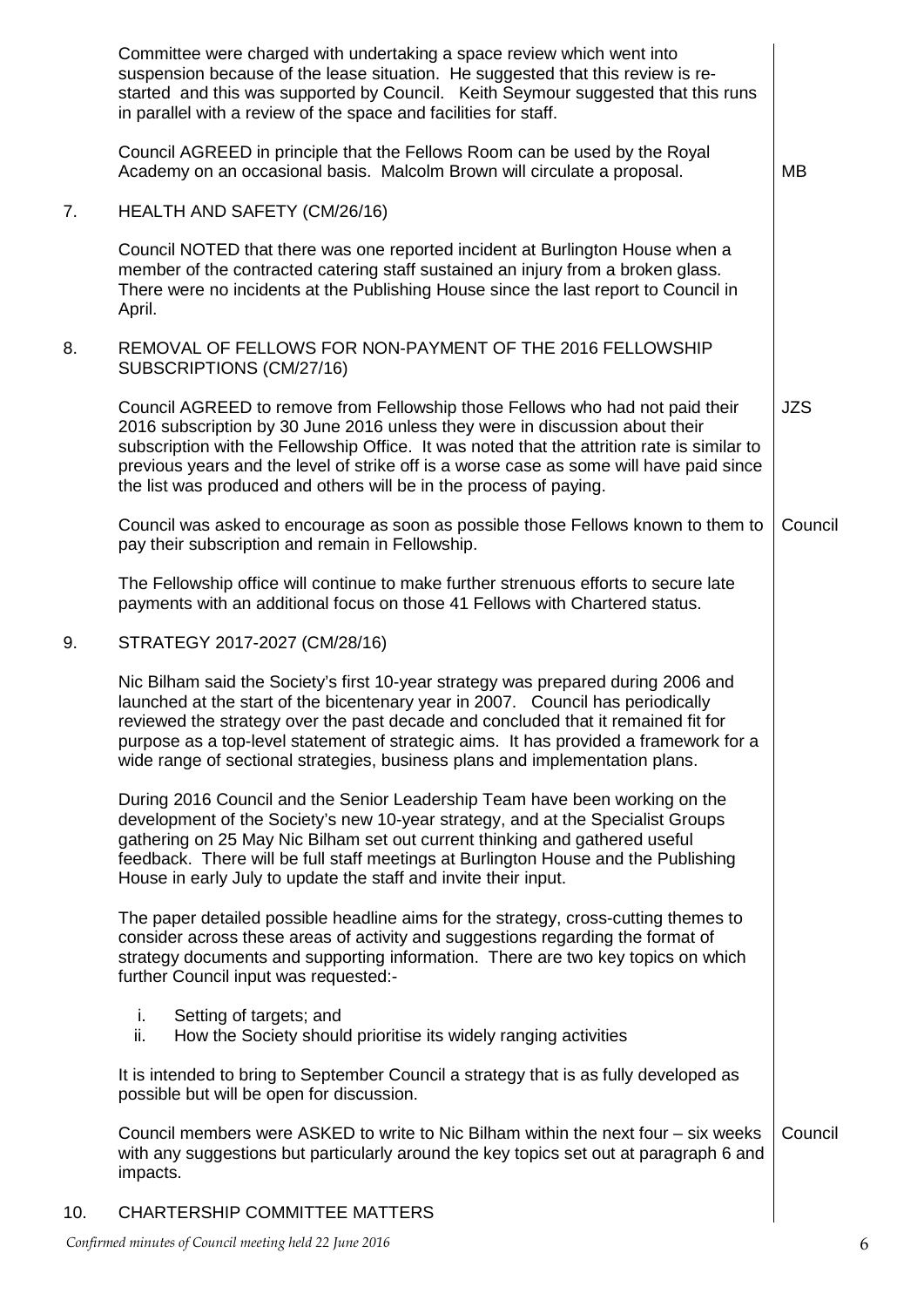|      | Proposal to investigate whether the Society might apply to the Engineering Council<br>for a licence to award Chartered Engineer (CM/29/16)<br>Chris Eccles said that at April Council one of the core issues discussed was the<br>potential to grow and widen the membership of the Society. He presented a paper<br>with some background information.                                                                                                                                                                                                                                                                                                                                                                                                                                                                                                                                                                                                                                               |           |
|------|------------------------------------------------------------------------------------------------------------------------------------------------------------------------------------------------------------------------------------------------------------------------------------------------------------------------------------------------------------------------------------------------------------------------------------------------------------------------------------------------------------------------------------------------------------------------------------------------------------------------------------------------------------------------------------------------------------------------------------------------------------------------------------------------------------------------------------------------------------------------------------------------------------------------------------------------------------------------------------------------------|-----------|
|      | Council AGREED that a sub group of the Chartership Committee will develop a full<br>proposal to take to the Chartership Committee and the Professional Committee<br>before bringing a final version to Council for approval.                                                                                                                                                                                                                                                                                                                                                                                                                                                                                                                                                                                                                                                                                                                                                                         | <b>CE</b> |
|      | Proposal for a new system for Continuing Professional Development (CM/30/16)<br>Chris Eccles said the Continuing Professional Development (CPD) system has not<br>been overhauled for some years so the Chartership Committee commissioned a<br>comprehensive review. A working group was set up in September 2015 and<br>consulted with a wide range of people within the Society including all the Regional<br>Groups with almost unanimous agreement that the proposals constitute a major<br>improvement. The new system was approved by both the Chartership and<br>Professional Committees in March 2016. It is the intention that the new CPD system<br>will be implemented in Autumn 2016 as part of the CRM and website development.<br>The full programme for implementation and notification of the Fellows is still to be<br>determined. The revision to the Regulation (R/FP/13) is still in draft and will not be<br>implemented until a co-ordinated implementation plan is in place. |           |
|      | Council APPROVED the revised CPD system in principle but said that more clarity is<br>required about what counts towards CPD. There was also a question as to whether<br>the development of the website and the App has been discussed with regard to cost<br>implications and the impact on the CRM. Final proposal and revised Regulation to be<br>brought to September or November 2016 Council for approval.                                                                                                                                                                                                                                                                                                                                                                                                                                                                                                                                                                                     | <b>CE</b> |
| 11   | REPORTS OF THE STANDING COMMITTEES (CM/31/16)                                                                                                                                                                                                                                                                                                                                                                                                                                                                                                                                                                                                                                                                                                                                                                                                                                                                                                                                                        |           |
|      | The reports of the standing committees were NOTED.                                                                                                                                                                                                                                                                                                                                                                                                                                                                                                                                                                                                                                                                                                                                                                                                                                                                                                                                                   |           |
| 12.  | <b>ELECTIONS</b>                                                                                                                                                                                                                                                                                                                                                                                                                                                                                                                                                                                                                                                                                                                                                                                                                                                                                                                                                                                     |           |
| 12.1 | Fellowship (CM/32/16)<br>Council AGREED to recommend to the Fellowship that those candidates listed<br>should be elected as Fellows at the OGM on 22 June 2016.                                                                                                                                                                                                                                                                                                                                                                                                                                                                                                                                                                                                                                                                                                                                                                                                                                      |           |
| 12.2 | Chartered Geologists (CM/33/16)<br>The applications from Fellows listed to become Chartered Geologists had been<br>approved by the Chartership Panel and were AGREED by Council.                                                                                                                                                                                                                                                                                                                                                                                                                                                                                                                                                                                                                                                                                                                                                                                                                     |           |
| 12.3 | Candidate and Junior Candidate Fellowship (CM/34/16)<br>Council AGREED to elect as Candidate Fellows and Junior Candidate Fellows those<br>applicants listed.                                                                                                                                                                                                                                                                                                                                                                                                                                                                                                                                                                                                                                                                                                                                                                                                                                        |           |
| 12.4 | European Geologists (CM/35/16)<br>Council NOTED the names elected as European Geologists at the 10 June 2016<br>meeting of the EFG.                                                                                                                                                                                                                                                                                                                                                                                                                                                                                                                                                                                                                                                                                                                                                                                                                                                                  |           |
| 12.5 | Chartered Scientist (CM/36/16)<br>Council AGREED to elect as Chartered Scientists those applicants listed.                                                                                                                                                                                                                                                                                                                                                                                                                                                                                                                                                                                                                                                                                                                                                                                                                                                                                           |           |
| 13.  | <b>ANY OTHER BUSINESS</b>                                                                                                                                                                                                                                                                                                                                                                                                                                                                                                                                                                                                                                                                                                                                                                                                                                                                                                                                                                            |           |
|      | Income diversity<br>Naomi Jordan will email Sarah Fray about courses run by other institutions and the<br>type of course that the Society could offer.                                                                                                                                                                                                                                                                                                                                                                                                                                                                                                                                                                                                                                                                                                                                                                                                                                               |           |

NJ